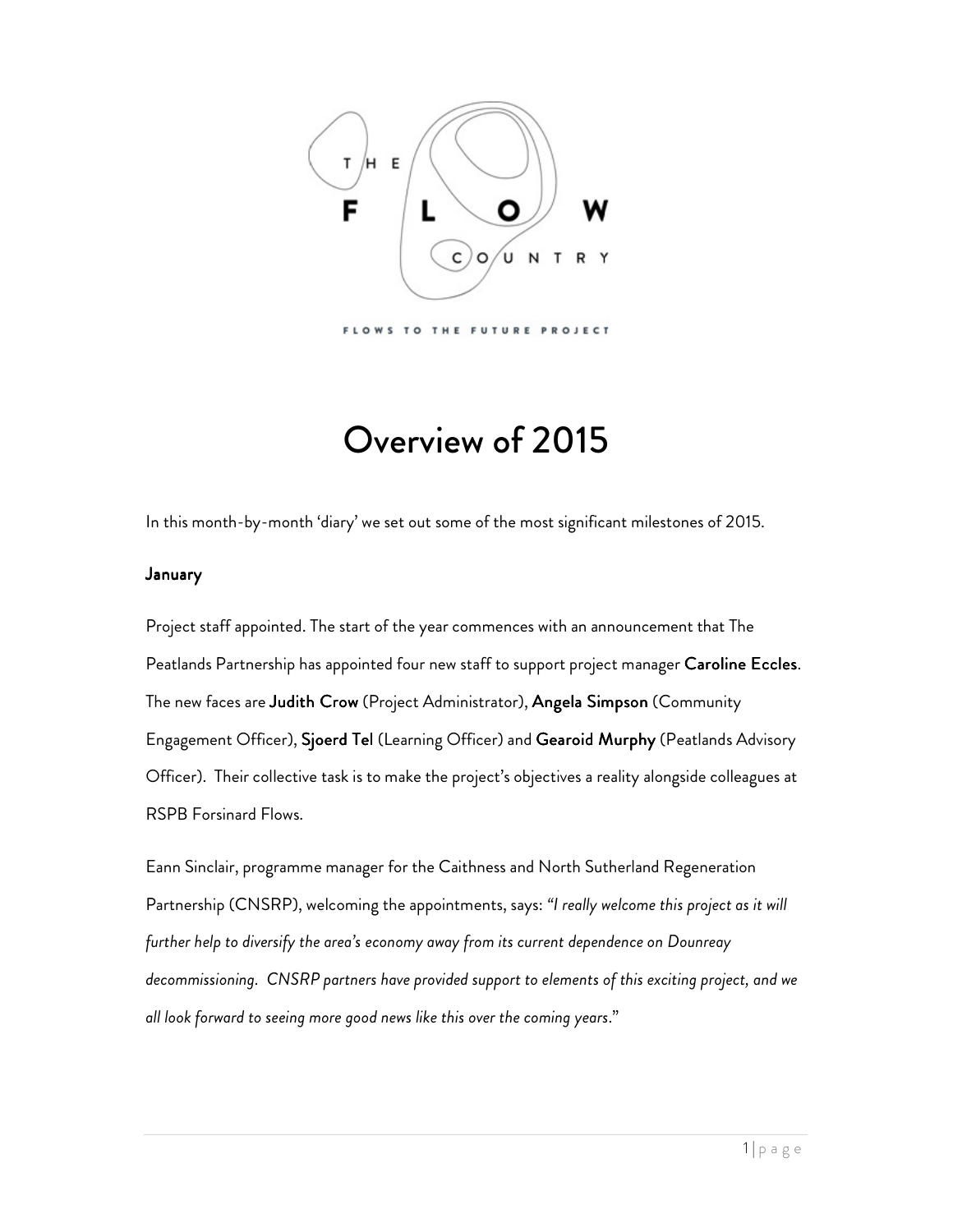## February

Thurso-based O'Brien Construction wins the contract to build a new viewing tower which we have now called "The Flows Lookout", designed to provide elevated views across a natural area of bog pools near Forsinard.

Donald Chambers of O'Brien Construction, says, *"I am extremely pleased that we, a local firm, have won this contract and have the opportunity to make a contribution to this important project and the benefits it will bring to the area. Although only a small structure, the high level of environmental care being required and the location makes it quite an engineering challenge. We look forward to meeting the challenge and I am very confident that we will do the area proud."* 

## March

Film-makers Maramedia go on location in The Flow Country following the award of a commission to make a 30-minute documentary about the area. The company is best known for its very popular 4-part "Hebrides-Islands on the Edge" series that was broadcast to widespread acclaim by the BBC in 2014.

Executive Producer and company founder Nigel Pope says, *"We are truly delighted to have the opportunity to film in such a remarkable place. The Flow Country is a very special place with a distinct character and magic all of its own; our challenge will be to capture that magic on film."* 

## April

Construction of The Flows Lookout is underway. A helicopter is used to bring material to the site in order to prevent damage to the peatlands.

The project launches its new brand. This is designed to help increase recognition of the importance of the project and the habitat it seeks to restore.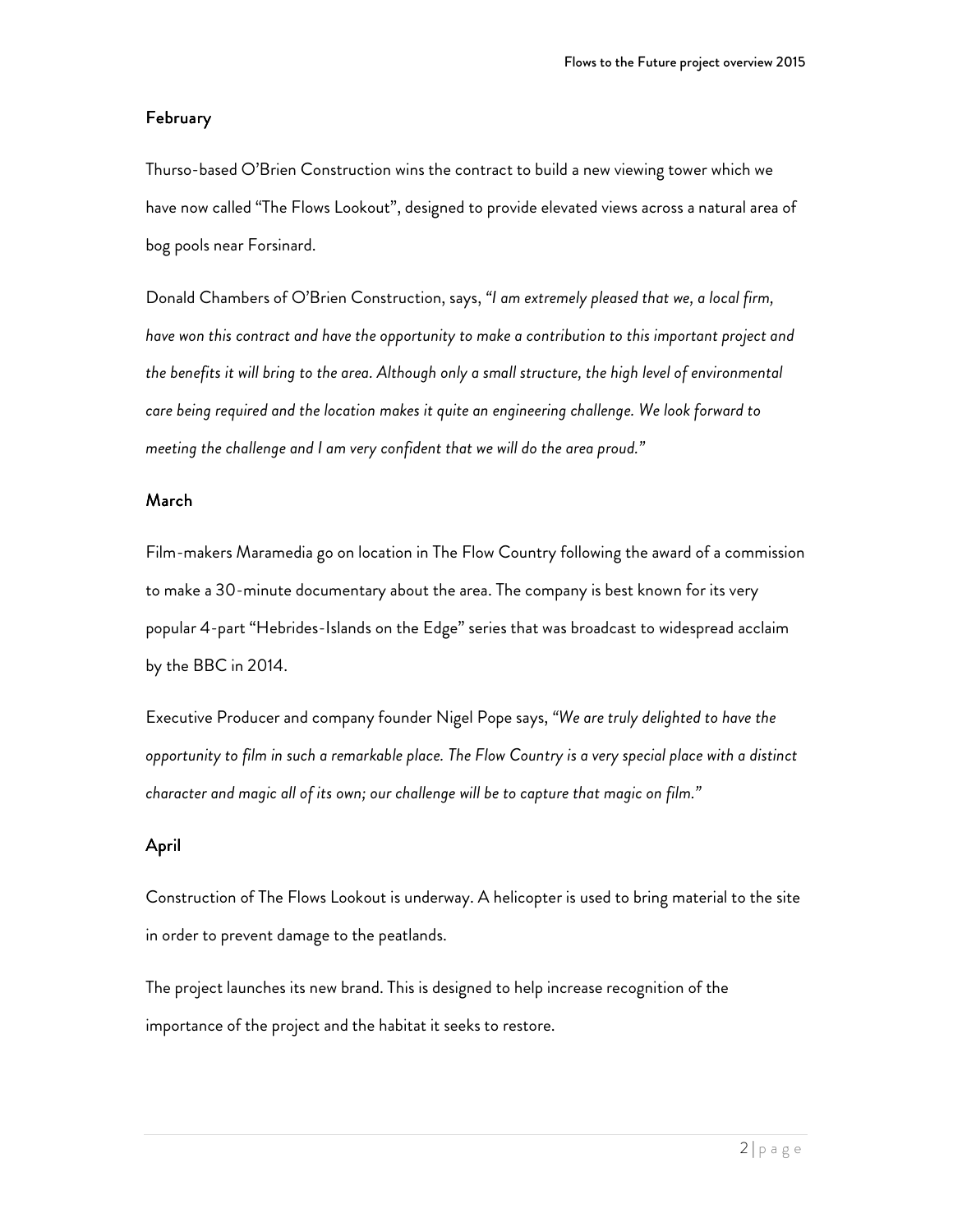#### May

Two contracts are awarded to develop better online promotion for The Flow Country. STEEL Edinburgh starts to develop a new website which will provide further information about the project, the global significance of The Flow Country, project news and forthcoming events.

Peel Interactive starts developing a digital model which will interpret the peatland landscape in a new and exciting way. Incorporating animation and a virtual fly-through, the model will also be developed into an interactive game. Both will be accessible from a new website in Spring 2016.

Six primary schools from Sutherland and Caithness enjoy some outdoor learning through the Alan Joyce Young Environmentalist Competition, delivered in partnership with Strathnaver Museum. Pupils learn about peatlands and rural life in the past, and are invited to submit a photo showing a connection to peatlands for the competition. Tongue Primary School win the overall photo competition.

## June

The big news in June is the official opening of The Flows Lookout. Visitors take guided walks along the trail, see for themselves the impressive view from the Lookout, and consume lots of tea and cake! Councillor Linda Munro comments, *"I was incredibly impressed with the project. The quality of local workmanship is second to none and has been done with great sensitivity to the environment. The project will attract many new visitors to our area, but I also urge those who live here in Caithness and Sutherland, young and old, to come to Forsinard and see for themselves a unique view of our spectacular landscape."* 

Pupils from Reay Primary School and Hillhead Primary School are the first schools to visit the Lookout and learn about The Flow Country environment.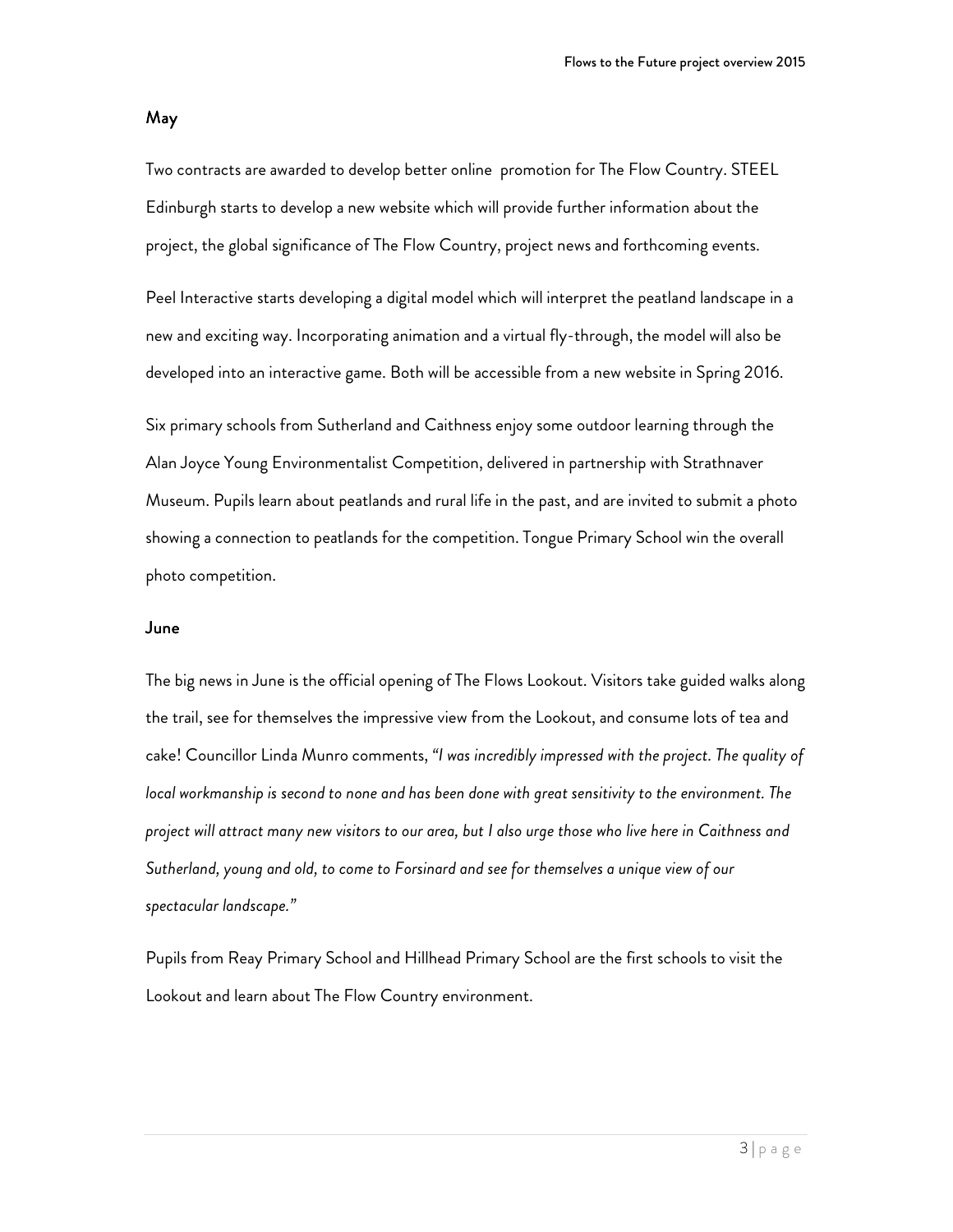July

A summer season of special events continues as North Lands Creative Glass host an art workshop with Madeline Mackay, while staff from RSPB Scotland lead wildlife walks at the Forsinard Flows nature reserve. Other project partners, Highland Council Rangers and Plantlife International, lead more invigorating walks across The Flow Country. Inside, others get creative at a writing event with George Gunn, hosted by Dunbeath Heritage Centre. Poems, paintings and archive photographs are later on show at Caithness Horizons in Thurso to celebrate International Bog Day.

Artist Janice Duke completes a fabulous new mural at the RSPB's visitor centre at Forsinard.

Removal of timber, felled in Dyke plantation during the previous winter and spring, continues over the summer months. It is estimated that over five years the project will enable restoration of 1,825 hectares of peatland at RSPB Scotland's Forsinard Flows Reserve. This huge undertaking is designed to create the right conditions for the return of blanket bog to areas which had been badly damaged by the inappropriate planting of conifer plantations.

All the restoration work is monitored to see how effective the different techniques are and whether the special plants and animals are returning to the bog once the trees are taken away.

### August

The pioneering vision of The Peatlands Partnership to make The Flow Country a centre of European research and innovation excellence takes a significant step forward. It is announced that Thurso-based contractor O'Brien Construction Ltd are to build the new field centre at Forsinard.

The £1.9m state-of-the-art field centre will offer accommodation and facilities for research students, long term volunteers and university groups to study peatlands in The Flow Country and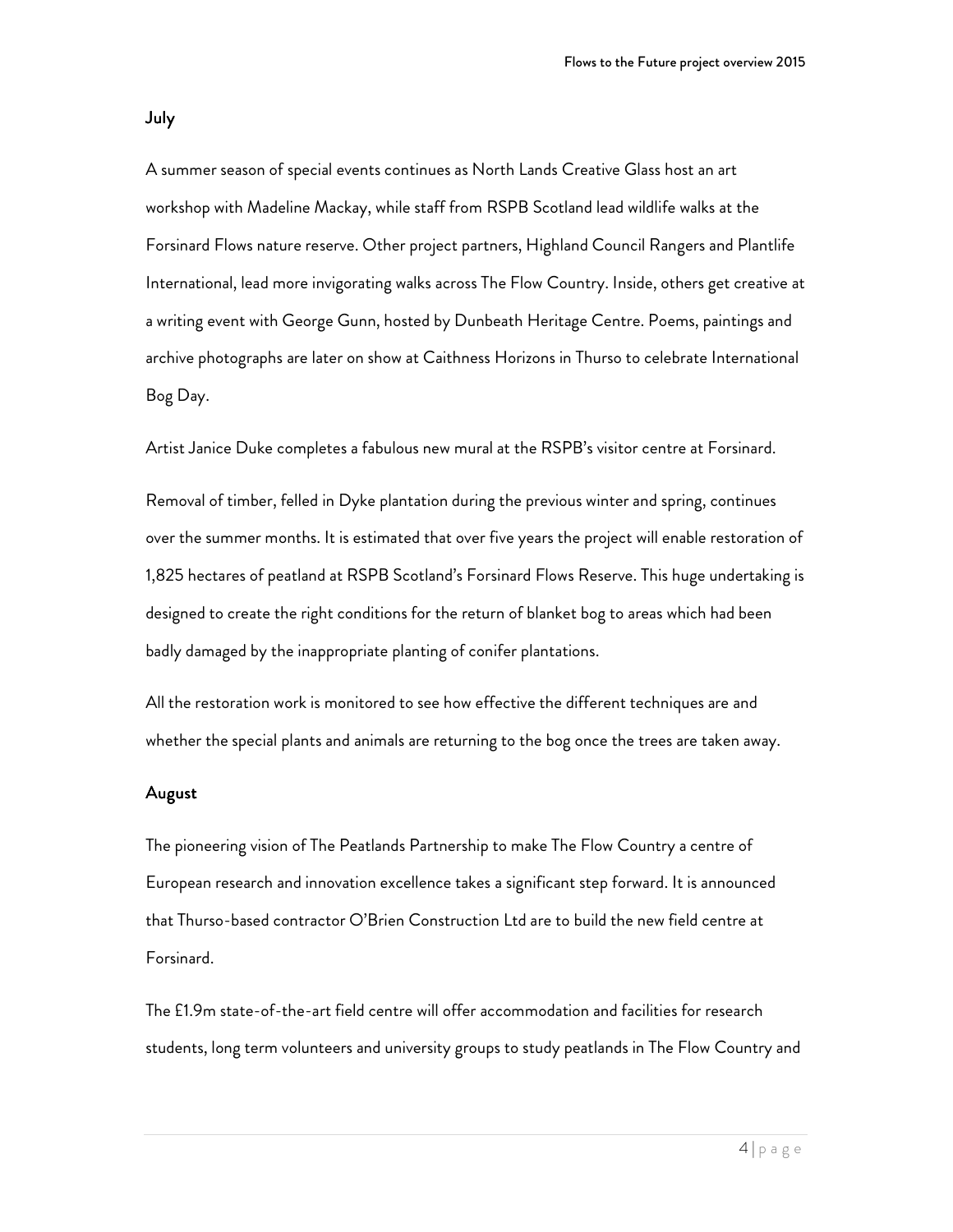the effects of the ground-breaking peatland restoration techniques being led by RSPB Scotland, Forestry Commission Scotland and private land managers.

## September

Funding is secured from the Scottish Natural Heritage Peatland Action Fund to restore 300 hectares of blanket bog on Welbeck Estate, Berriedale by reprofiling open drains and then blocking them with peat dams. This work will restore the natural water table in the peat, benefiting local biodiversity and maintaining the bogs carbon stock and also help reduce sedimentation of the Langwell Water which is important for spawning Atlantic salmon. The work is to be carried out by local contractor, John MacKay Ltd, from Halkirk who will use low ground pressure vehicles to carry out the work.

By way of a reward for winning the Alan Joyce Young Environmentalist Competition earlier in the year, pupils from Tongue Primary school enjoy a day in front of the camera at Moine House, while Maramedia filmed their afternoon of environmental education. Footage will be included in their Flow Country film which is due to be launched early in 2016.

#### October

The Peatlands Partnership invites local people with an interest in the future of the peatlands of Caithness and Sutherland to a special Peatlands Forum held in Lairg. It forms part of the 2015 Caithness and Sutherland "Peatlands Week", to celebrate the International Year of Soils. The event is organised by Thurso-based Environmental Research Institute (ERI) which is part of the University of the Highlands and Islands. The Peatlands Forum is followed by a science conference, "'Research in the Flow Country III: Taking Stock", which takes place in Thurso.

Conference delegates visit an upland blanket bog undergoing restoration. The visit is organised by the project's advisory officer Gearoid Murphy in partnership with Anson MacAuslan from Welbeck Estates. The visit shows the delegates a different aspect to The Flow Country than they may have seen before.